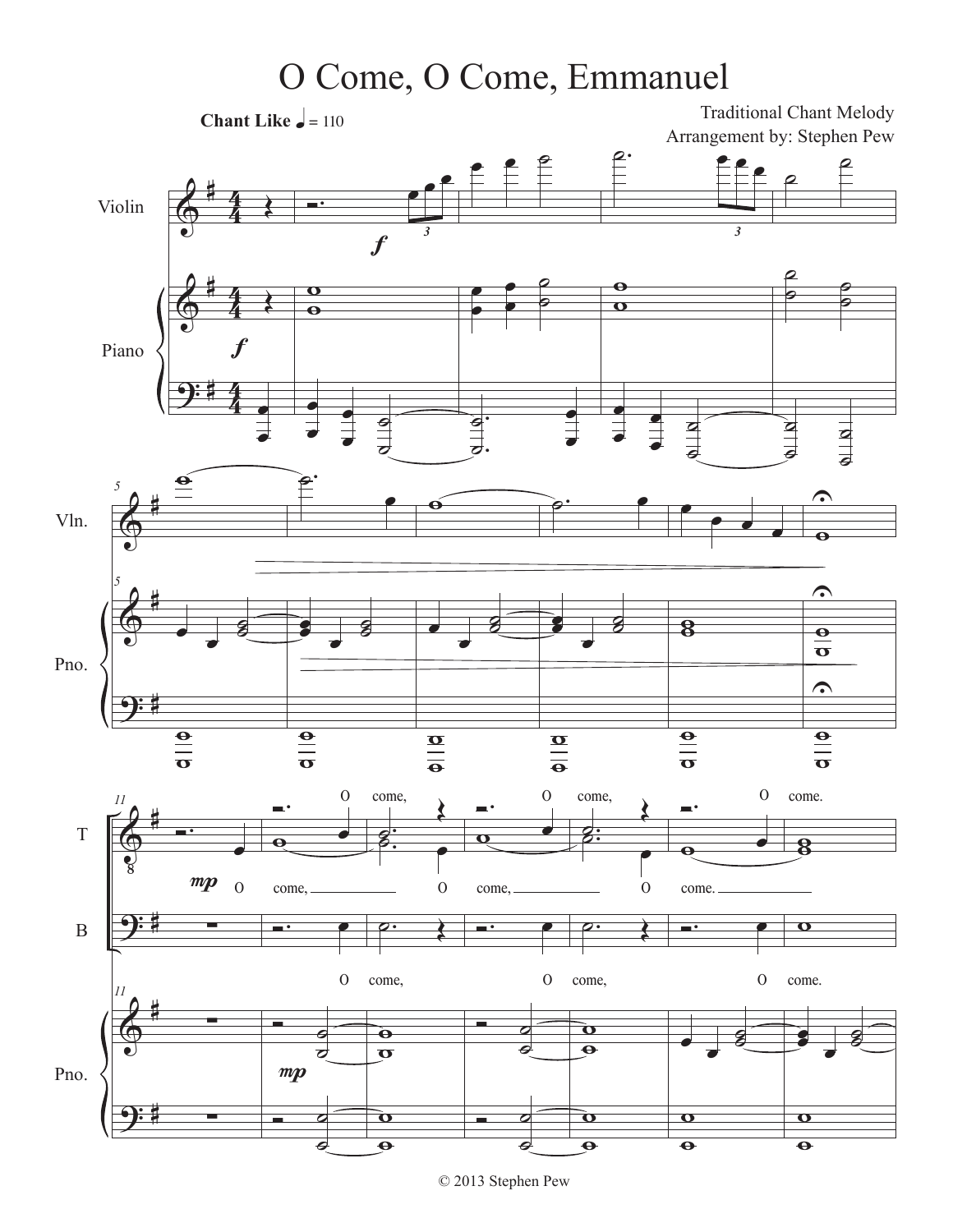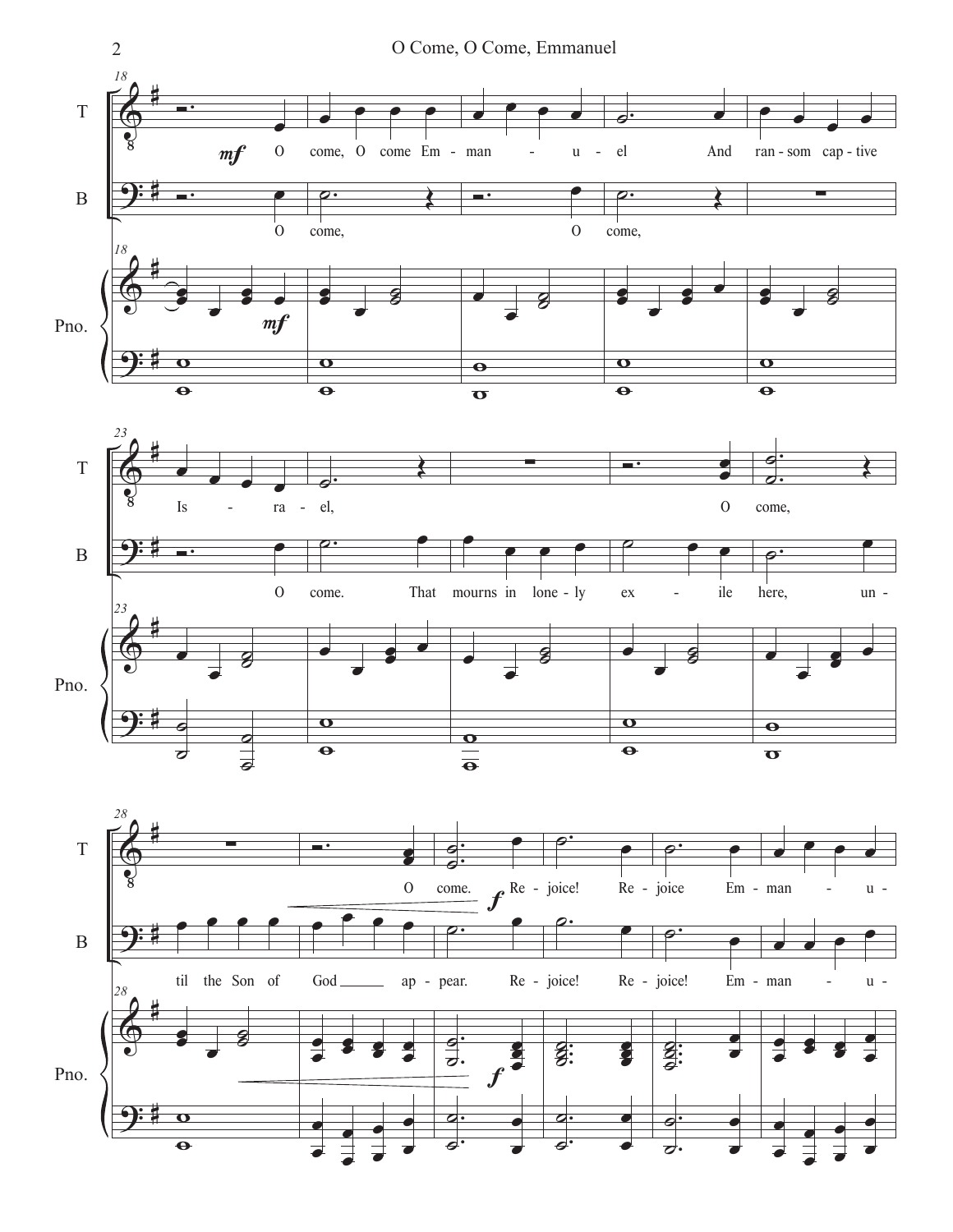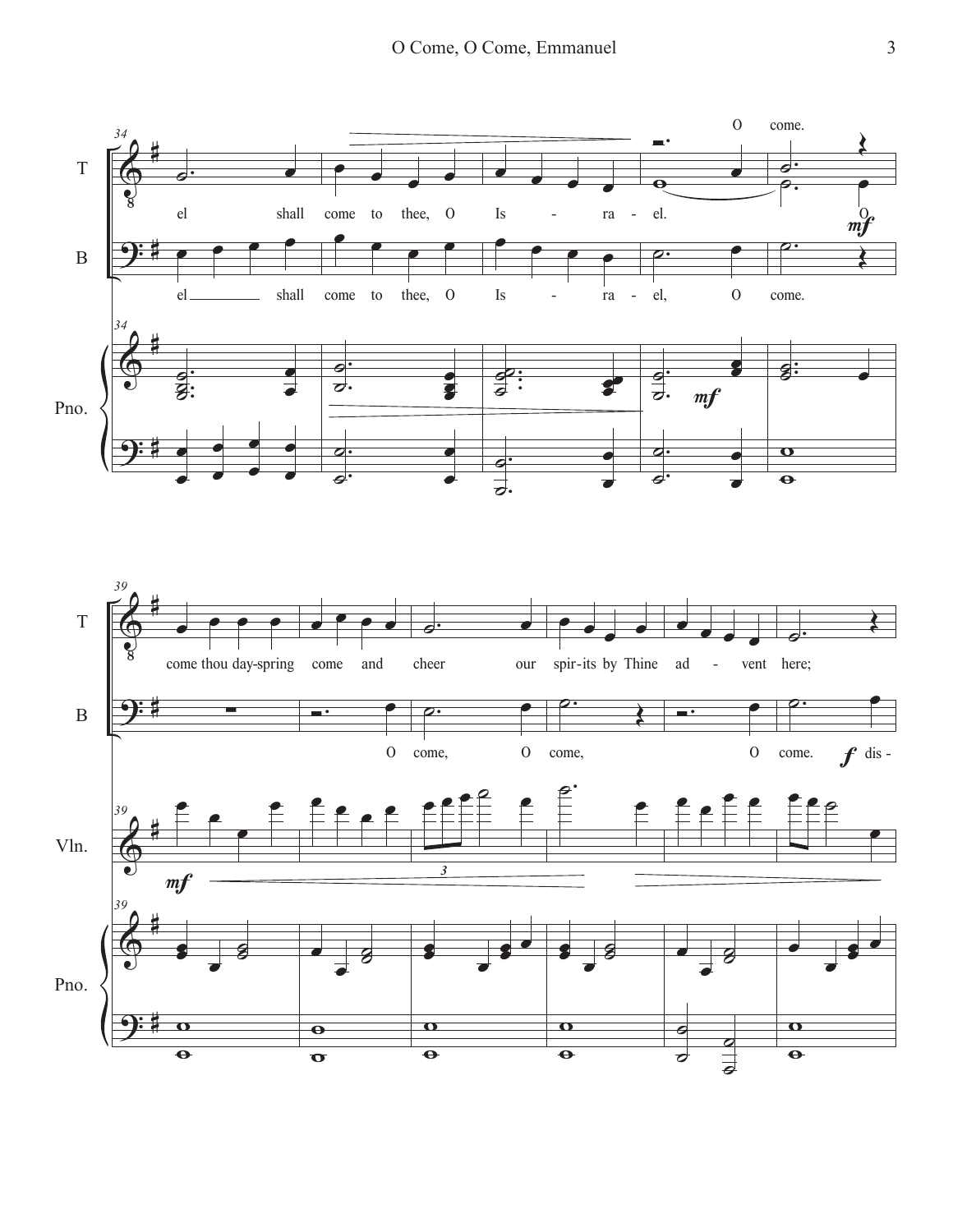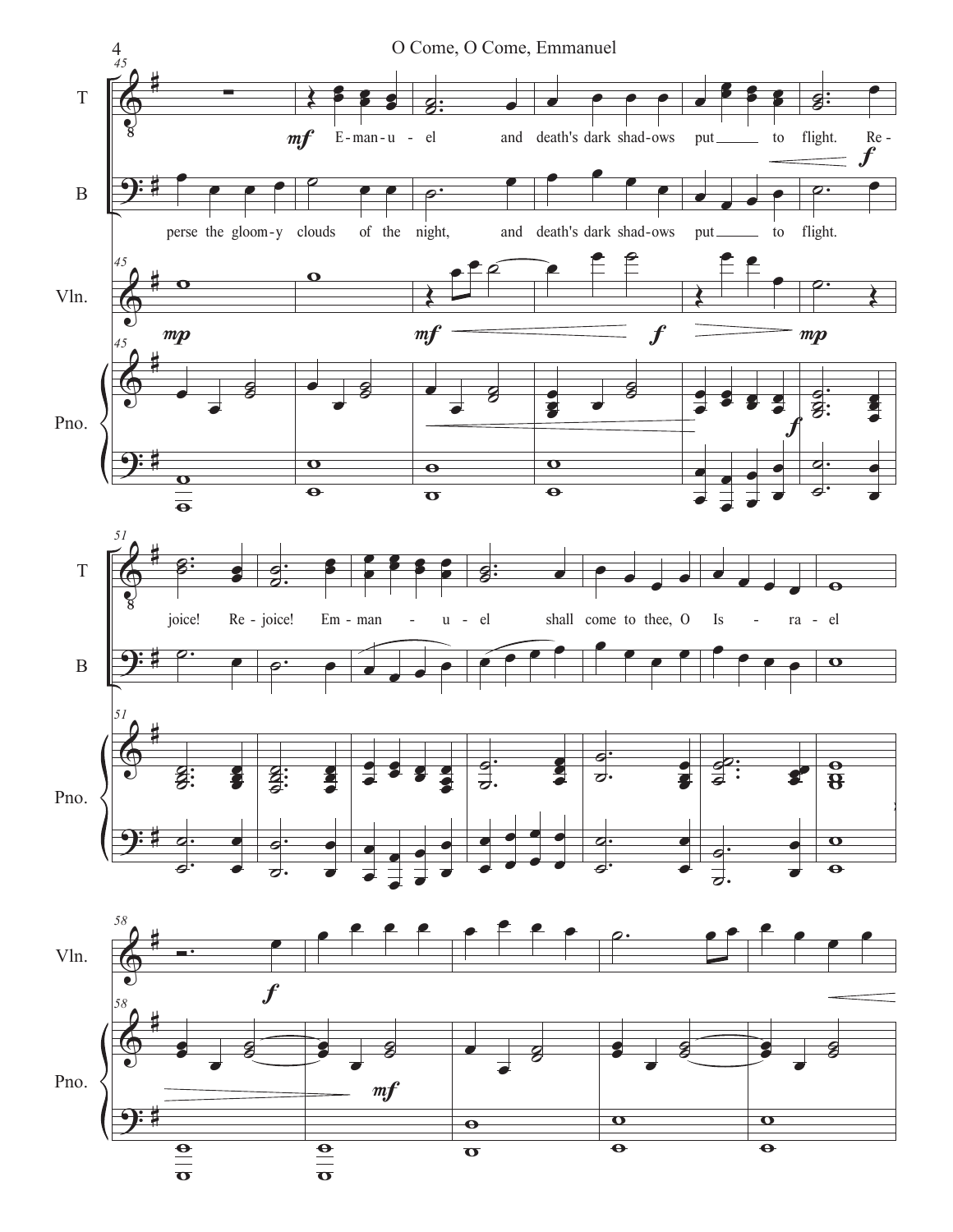O Come, O Come, Emmanuel 5

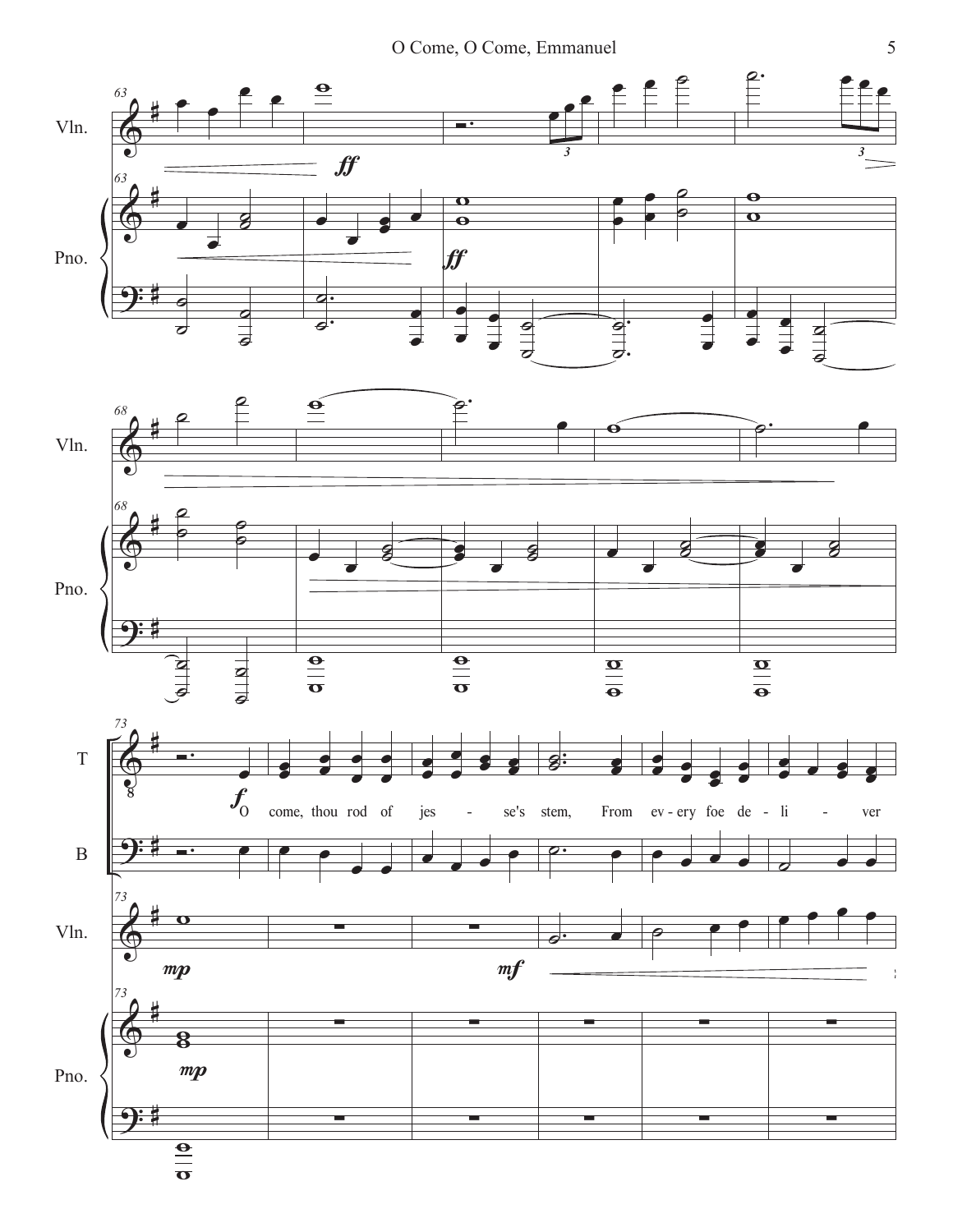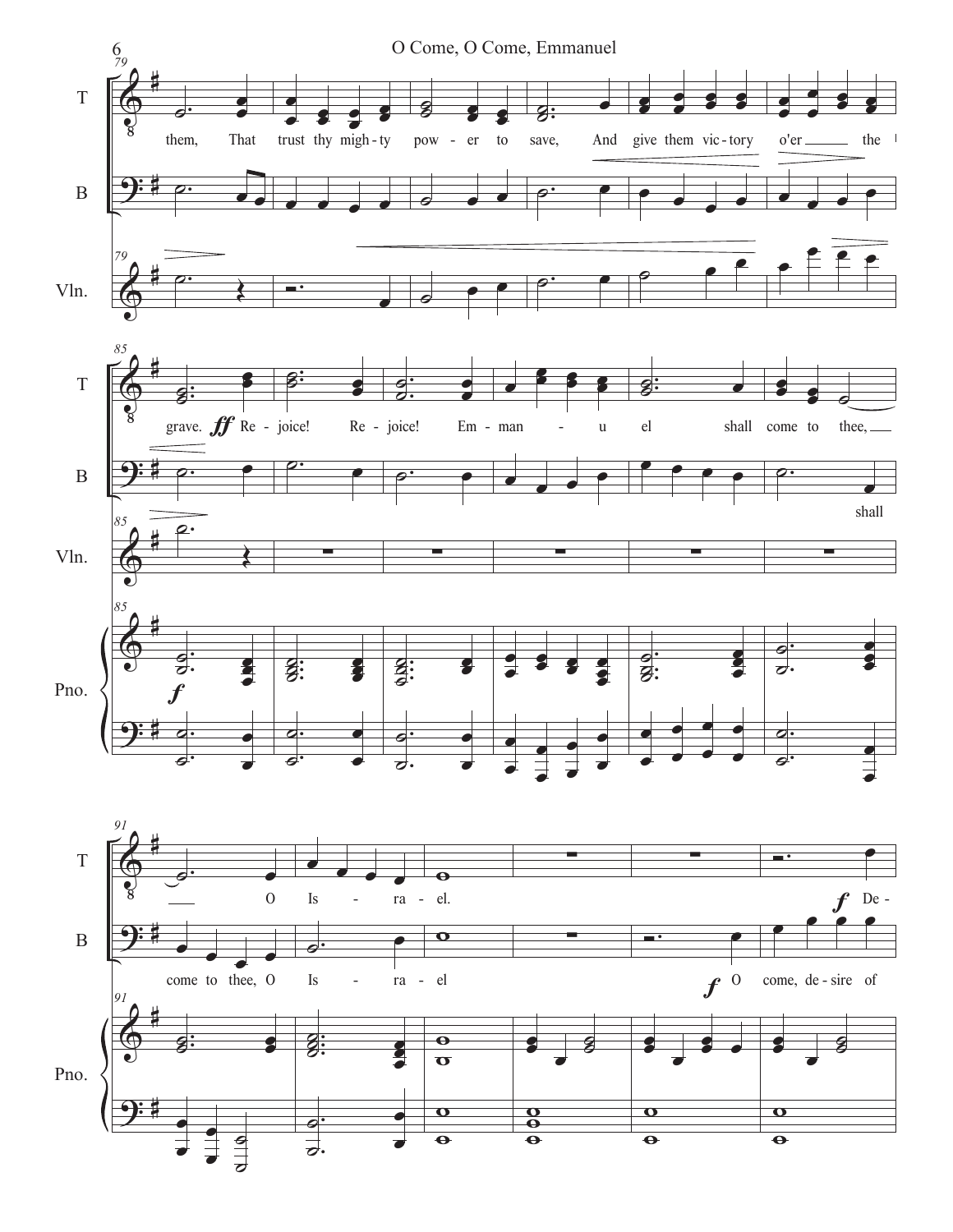